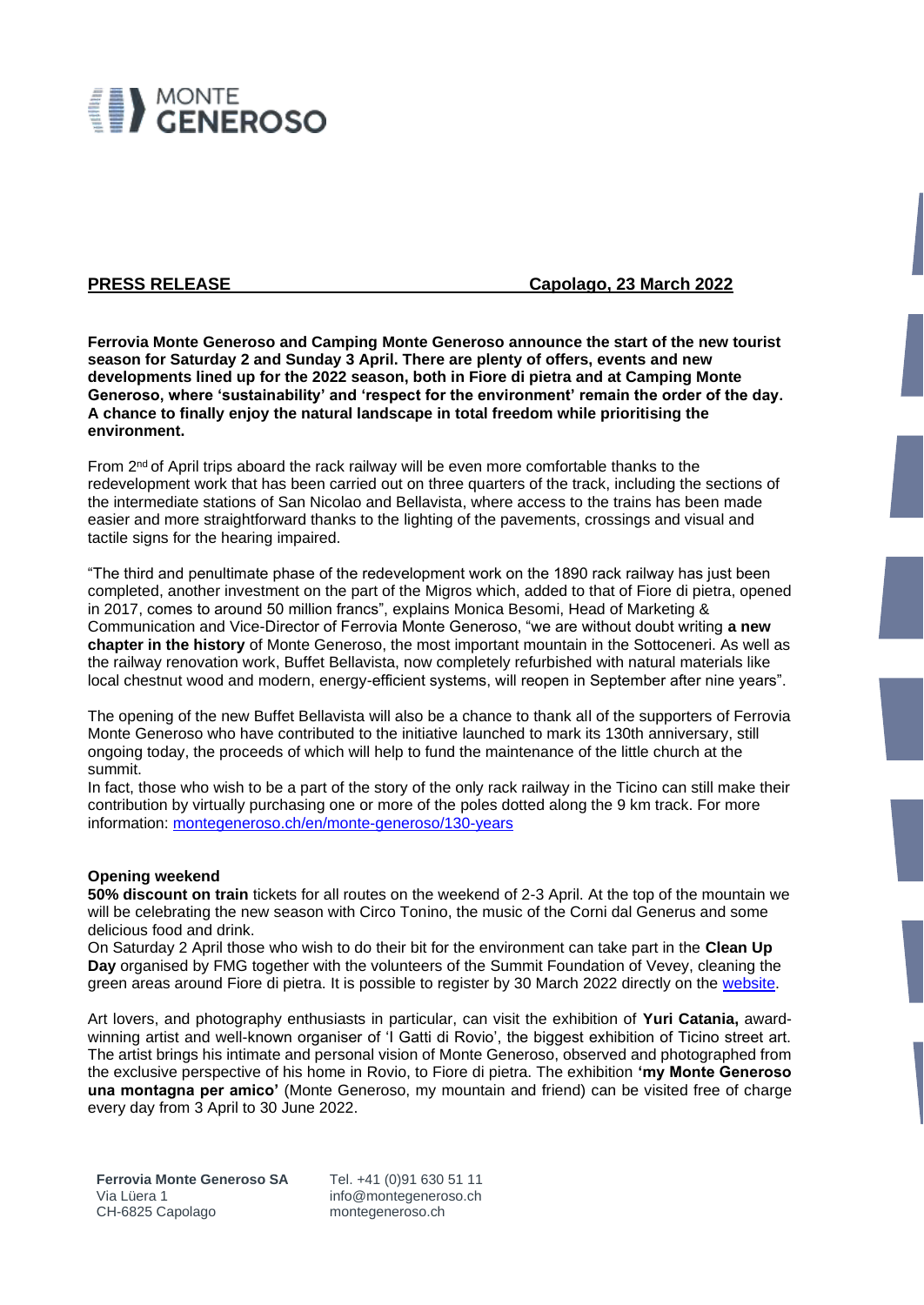# **Packages and offers**

**30% discount for residents of the Ticino canton** on tickets for the entire Capolago–Vetta–Capolago route for the whole season.

Lots of amazing special offers in the **months of April and May** with the **Family Train** and **Train & lunch** at the Self-Service restaurant packages. **Digital Detox** is back, a chance to spend a day immersed in nature without your smartphone. An experience that everyone should try: social media addicted children or parents, managers looking to recharge their batteries, friends that want to see who can last longer without their phone, but also companies that want to make sure their employees are fully concentrated during strategic getaways.

Once again this year, lovers of amazing high-altitude panoramas will be able to climb aboard three Swiss rack railways - Montreux-Oberland-Bahn, Rigi Bahnen and Ferrovia Monte Generoso – with a single ticket: **the 3-Top-Pass**. [montegeneroso.ch/offers](https://www.montegeneroso.ch/en/offers)

# **Events**

The packed calendar of events at Fiore di pietra begins on **Friday 8 April with the Season Opening Rock Night** in collaboration with **Radio Morcote International**, which celebrates its second birthday on the very same day. The live show will be presented by speakers Grant Benson and Daniela Moroni with rock band ReadHead performing live at the summit. This is followed by a series of signature events like the nostalgic trips aboard the steam train, the Sunset Apéro evenings, the Candlelight Dinners, the Sunday VettaBrunch, and various Latin American, jazz and country music evenings. There are also new events like the Indian Dinner, Karaoke Night and the Afternoon Tea, a Britishinspired moment to book at the 'Fiore di pietra' restaurant. [montegeneroso.ch/events](file:///C:/Users/carfi/AppData/Local/Microsoft/Windows/INetCache/Content.Outlook/KSFTQTQ8/montegeneroso.ch/events)

## **New**

The 2022 season will above all be characterised by two important new developments once again connected with a topic very close to the heart of FMG: **sustainability**.

**Ferrovia Monte Generoso is to become part of the Direct national service (DNS),** meaning that it will be possible to purchase tickets for Monte Generoso Vetta (e.g.: Zurich–Monte Generoso Vetta) online. The digitalisation of the service will reduce the use of paper and, by providing direct access to the trains, also improve the customer experience.

In addition, in collaboration with Simone Galli of Erbe Ticino and Gabriele Bianchi of Azienda Agricola Bianchi, the **Monte Generoso herbal tea has been produced, an original new blend of herbs, grown, collected and dried using strictly organic methods, and including the 'Queen of the Alps', the edelweiss.** "As well as encapsulating the fragrances and flavours of Monte Generoso", underlines Monica Besomi, "this infusion reflects our strong desire to dialogue with the local area and the local businesses that share our **philosophy of sustainability**. With the funds raised from the myclimate initiative, which involves us in first person together with our guests, we will sponsor a garden of organic medicinal herbs, including the edelweiss, at Azienda Agricola Bianchi and possibly another one at the summit of Monte Generoso in due course".

It will be possible to taste the Monte Generoso herbal tea together with sweets and savoury snacks during the **Afternoon Tea**, or at the end of meals at the 'Fiore di pietra' restaurant. Those who wish to take some home can purchase it from the Fiore di pietra shop.

## **Camping Monte Generoso**

After an incredible 2021, the staff at Camping Monte Generoso are ready to welcome their guests again. "We are really looking forward to the new season which, judging by the number of bookings we have taken, should be just as dynamic and interesting", comments Lucas Escardò, Manager of Camping Monte Generoso and Member of the Management Board, "during the break we took care of